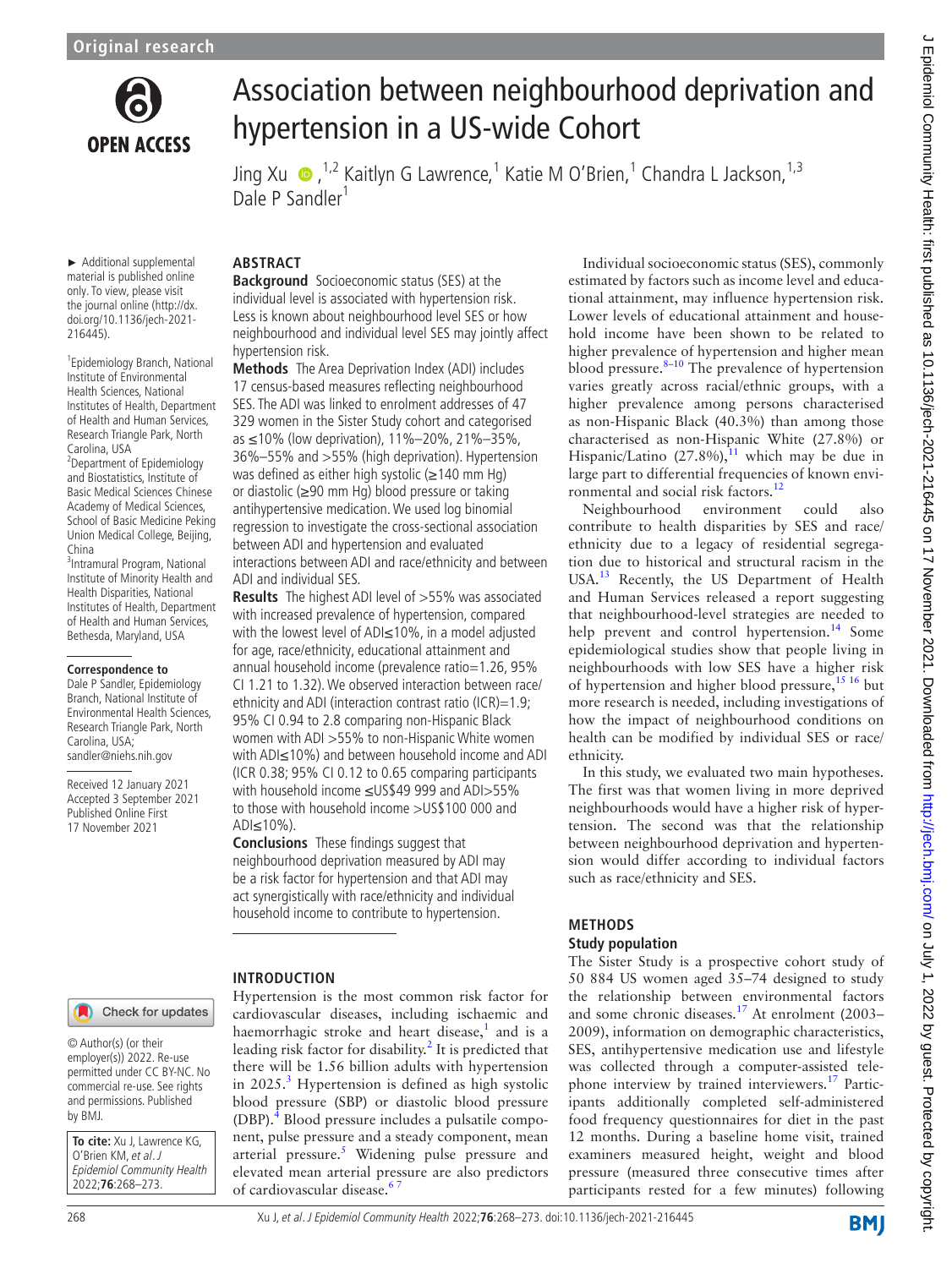standardised protocols.<sup>17</sup><sup>18</sup> The data used in this report were from Sister Study Data Release 8.1. All participants provided written consent.

## **Area Deprivation Index**

We used Area Deprivation Index (ADI) to characterise neighbourhood deprivation. ADI was constructed based on 17 weighted US census income, educational attainment, employment and housing indicators (eg, unemployment rate and median home value) obtained from the American Community Survey.<sup>19-22</sup> Each neighbourhood received a percentile ranking, with a higher percentage of ADI indicating a higher level of deprivation.<sup>20</sup> The 2000 ADI rankings were linked to each participants' enrolment residential address using Census block-group identification codes. Participants were divided into five groups based on approximate ADI quintiles within the cohort.

## **Blood pressure and hypertension**

For both SBP and DBP, we used the average of the second and third blood pressure measurements. The second measurement was used when there were only two measurements, and the single measurement was used when there was only one measurement (<2%). Hypertension was defined as follows: (1) either high SBP ( $\geq$ 140 mm Hg) or high DBP ( $\geq$ 90 mm Hg); or (2) currently taking antihypertensive medication. When considering continuous blood pressure as the outcome variable or as parameters to calculate pulse pressure and mean arterial pressure, we added 15 mm Hg to the measured SBP of those who reported taking antihypertensive medication and 10 mm Hg to their measured DBP. Correcting measured blood pressure by adding a constant allows for inclusion of the entire sample and reduces bias.<sup>23</sup> We selected 15 mm Hg for SBP and 10 mm Hg for DBP based on a meta-analysis of the blood pressure improvement under different treatment regimens. $^{24}$  Pulse pressure was calcu-lated as SBP minus DBP.<sup>[25](#page-5-17)</sup> Mean arterial pressure was calculated as  $1/3$ (SBP) plus  $2/3$ (DBP).<sup>[25](#page-5-17)</sup>

# **Covariates and potential effect modifiers**

Age, race/ethnicity, highest educational attainment and annual household income at enrolment were included as covariates in statistical models. Race and ethnicity were self-reported and considered to represent lived experience and not genetic factors. We combined data on self-reported race and Hispanic ethnicity to categorise race/ethnicity as non-Hispanic White, non-Hispanic Black, Hispanic and other. Body mass index (BMI) was calculated as a person's weight in kilograms divided by the square of the person's height in metres, and participants with BMI≥30 were defined as obese.[26](#page-5-18) We used metabolic equivalent task (MET)-hours for exercise/sports to represent participants' level of physical activity. MET-hours of physical activity considers not only hours spent on exercise/sports but also inten-sity.<sup>[27](#page-5-19)</sup> Dietary Approaches to Stop Hypertension (DASH) diet score was calculated to represent participants' dietary habits.<sup>[28](#page-5-20)</sup> We also considered effect modification by BMI, MET-hours and DASH diet score in stratified analyses.

# **Statistical analysis**

In this cross-sectional analysis, we included 47 329 participants who had baseline blood pressure measurements, information on antihypertensive medication use, national ADI ranking and all the covariates. We used multivariable log binomial regression to investigate the cross-sectional relationship between ADI and hypertension, with hypertension considered as a binary outcome

and approximate study-specific quintiles of ADI as a categorical exposure variable (first quintile as referent). We used two models, one model was age-adjusted and the other model was adjusted for age, race/ethnicity, educational attainment and household income level. Prevalence ratios (PRs) and 95% confidence intervals (CIs) were estimated for the overall population and for subgroups stratified by race/ethnicity, educational attainment, household income level, BMI and MET-hours of physical activity. We also estimated the PRs using a common referent (the group that had the lowest values for ADI and the other variable of interest) in stratified analysis. We fit the median of each quintile group as a continuous variable in models for trend tests. Interaction terms were added into the model to explore multiplicative interaction, and relative excess risk due to interaction (RERI)/interaction contrast ratio (ICR) was calculated to estimate additive interaction.<sup>[29](#page-5-21)</sup> We used multivariable general linear regression to explore the relationship between ADI and blood pressure, pulse pressure and mean arterial pressure after adjusting for age, race/ethnicity, annual household income and educational attainment.

We conducted the following sensitivity analyses: (1) excluding participants who began living at their current residence after 2000, because the ADI used in this study was based on 2000 US census and American Community Survey data which represents average measures for the 5 years up to and including 2000; (2) additionally adjusting for DASH diet score to evaluate whether dietary pattern changed the results; (3) using the updated definition of hypertension (either SBP  $\geq$ 130 mm Hg or DBP  $\geq$ 80 mm Hg) released by the American College of Cardiology and the American Heart Association in 2017.<sup>4</sup> We used the older definition of hypertension in our main analyses because at enrolment participants were treated under the older guideline. Analysis was done using SAS V.9.4 software (SAS Institution, Inc., Cary, NC).

# **RESULTS**

Among the 47 329 participants included in our study, participants living in neighbourhoods with a higher ADI were more likely to be categorised as non-Hispanic Black race/ethnicity, to be obese, and to report lower levels of educational attainment and household income. They also had higher prevalence of hypertension and higher levels of blood pressure, higher levels of pulse pressure and higher levels of mean arterial pressure ([table](#page-2-0) 1).

[Figure](#page-2-1) 1 shows the association between ADI and hypertension. When only adjusted for age, hypertension was more common among those with ADI 11%–20% (PR=1.21, 95% CI=1.16 to 1.27), 21%–35% (PR=1.28, 95% CI=1.23 to 1.34), 36%–55% (PR=1.40, 95% CI=1.34 to 1.46) and >55% (PR=1.52, 95% CI=1.46 to 1.59), relative to those with ADI  $\leq 10\%$  (*P* <sub>trend</sub> <0.001). Patterns were similar, though attenuated, after additionally adjusting for race/ethnicity, educational attainment and annual household income: PR=1.16 (95% CI=1.11 to 1.21) for ADI 11%–20%, PR=1.19 (95% CI=1.14 to 1.25) for ADI 21%–35%, PR=1.25 (95% CI=1.20 to 1.31) for ADI 36%–55% and PR=1.26 (95% CI=1.21 to 1.32) for ADI >55%, all relative to those with ADI  $\leq 10\%$  (*P*<sub>trend</sub> <0.001).

After stratifying by race/ethnicity, educational attainment, annual household income, BMI and exercise or sports METhours the prevalence of hypertension was still positively associated with ADI in most strata [\(figure](#page-3-0) 2, [online supplemental](https://dx.doi.org/10.1136/jech-2021-216445) [table S1](https://dx.doi.org/10.1136/jech-2021-216445)). We observed an interaction between race/ethnicity and ADI (online supplemental table  $S1$ ,  $P < 0.001$ ). When using a common referent (non-Hispanic white participants living in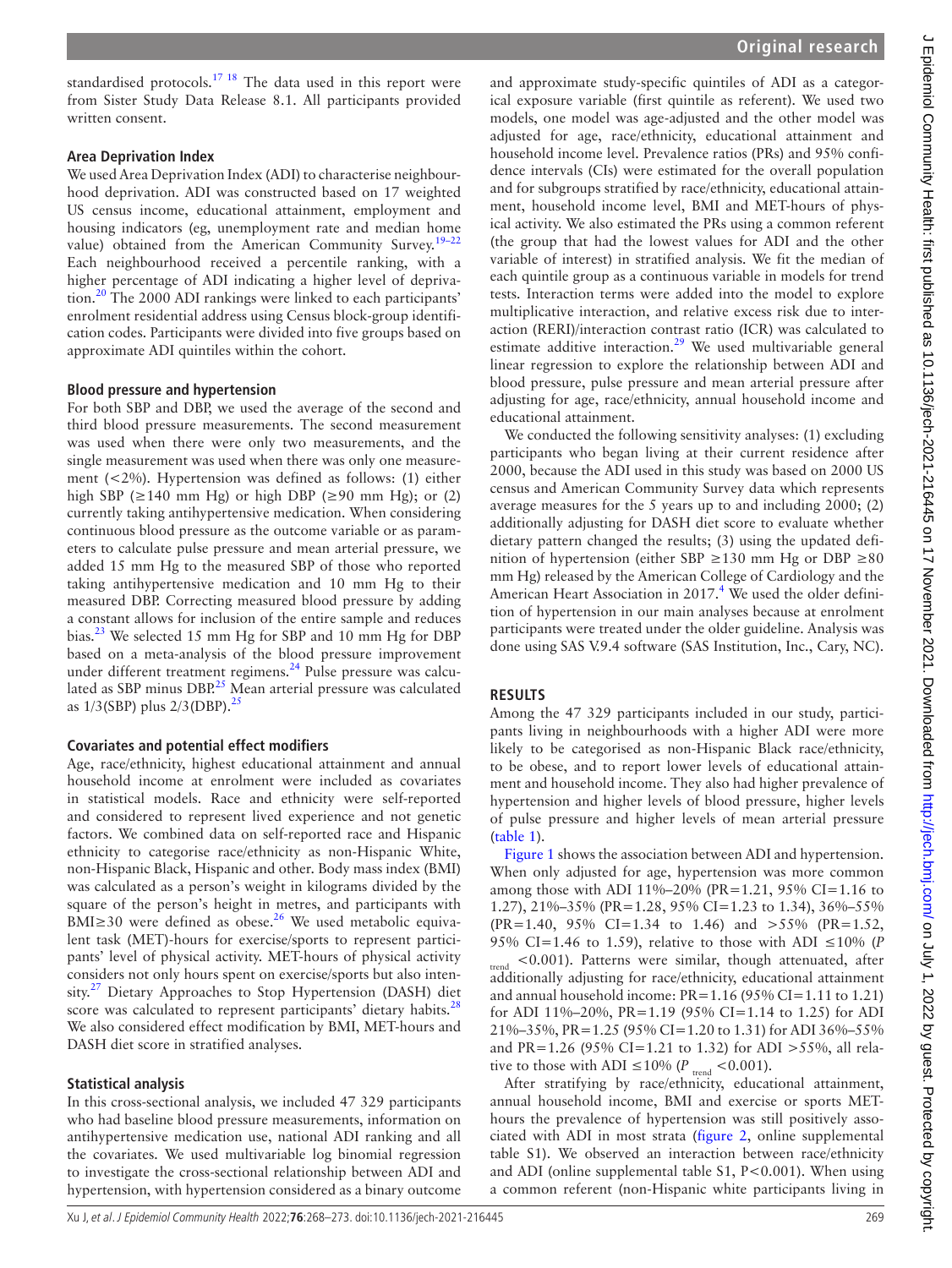<span id="page-2-0"></span>

|                               | $≤10%$     | 11%-20%      | 21%-35%        | 36%-55%        | >55%        |
|-------------------------------|------------|--------------|----------------|----------------|-------------|
| ADI                           | $(n=8837)$ | $(n=8342)$   | $(n=10 177)$   | $(n=9910)$     | $(n=10063)$ |
| Age (years)                   |            |              |                |                |             |
| $\leq$ 45                     | 1436 (16)  | 1490 (18)    | 1600 (16)      | 1433 (14)      | 1512 (15)   |
| $46 - 50$                     | 1400 (16)  | 1417(17)     | 1691 (17)      | 1668 (17)      | 1623 (16)   |
| $51 - 55$                     | 1810 (20)  | 1668 (20)    | 2108 (21)      | 1936 (20)      | 2024 (20)   |
| $56 - 60$                     | 1694 (19)  | 1555 (19)    | 1977 (19)      | 1946 (20)      | 1856 (18)   |
| $61 - 65$                     | 1325 (15)  | 1148 (14)    | 1418 (14)      | 1476 (15)      | 1543 (15)   |
| $>65$                         | 1172 (13)  | 1064 (13)    | 1383 (14)      | 1451 (15)      | 1505 (15)   |
| Self-reported race/ethnicity  |            |              |                |                |             |
| Non-Hispanic white            | 7979 (90)  | 7393 (89)    | 8796 (86)      | 8359 (84)      | 7737 (77)   |
| Non-Hispanic black            | 337(4)     | 503(6)       | 800(8)         | 1000 (10)      | 1598 (16)   |
| Hispanic                      | 263(3)     | 247(3)       | 351(3)         | 295(3)         | 395 (4)     |
| Other*                        | 258(3)     | 199(2)       | 230(2)         | 256(3)         | 333(3)      |
| <b>Educational attainment</b> |            |              |                |                |             |
| High school or less           | 549 (6)    | 938 (11)     | 1498 (15)      | 1842 (19)      | 2274 (23)   |
| Some college                  | 2123 (24)  | 2570 (31)    | 3400 (33)      | 3758 (38)      | 4128 (41)   |
| Bachelor's degree or more     | 6165 (70)  | 4834 (58)    | 5279 (52)      | 4310 (43)      | 3661 (36)   |
| Annual household income       |            |              |                |                |             |
| ≤US\$49 999                   | 788 (9)    | 1221 (15)    | 2197 (22)      | 3046 (31)      | 4416 (44)   |
| US\$50 000-US\$99 999         | 2615 (30)  | 3352 (40)    | 4619 (45)      | 4659 (47)      | 4243 (42)   |
| ≥US\$100 000                  | 5434 (61)  | 3769 (45)    | 3361 (33)      | 2205 (22)      | 1404 (14)   |
| BMI ( $\text{kg/m}^2$ )       |            |              |                |                |             |
| BMI < 30                      | 7187 (81)  | 6283 (75)    | 7032 (69)      | 6507 (66)      | 6057 (60)   |
| $BMI \geq 30$                 | 1645 (19)  | 2058 (25)    | 3143 (31)      | 3401 (34)      | 4000 (40)   |
| <b>Missing</b>                | 5          | $\mathbf{1}$ | $\overline{2}$ | $\overline{2}$ | 6           |
| Hypertensiont                 |            |              |                |                |             |
| Non-hypertensive              | 6621 (75)  | 5835 (70)    | 6859 (67)      | 6292 (63)      | 5955 (59)   |
| Hypertensive                  | 2216 (25)  | 2507 (30)    | 3318 (33)      | 3618 (37)      | 4108 (41)   |
| SBP (mm Hg)#                  | 116 (16)   | 118 (17)     | 119 (17)       | 121(17)        | 123(17)     |
| DBP (mm Hq)#                  | 74 (10)    | 74 (11)      | 75 (11)        | 76 (11)        | 77(11)      |
| PP (mm Hq) §                  | 42 (10)    | 43(10)       | 44 (10)        | 45 (11)        | 46 (11)     |
| $MAP (mm Hq)$ §               | 88 (12)    | 89 (12)      | 90 (12)        | 91 (12)        | 93 (12)     |

High ADI represents high deprivation.

\*Others include non-Hispanic Asian/Pacific Islanders, non-Hispanic American Indians and non-Hispanic other.

†Hypertension was defined as SBP ≥140 mm Hg or DBP ≥90 mm Hg or taking medications.

‡For participants on antihypertensive medications, measured blood pressure was corrected by adding 15 mm Hg to SBP and 10 mm Hg to DBP.

§PP=SBP DBP; MAP=1/3(SBP) +2/3(DBP).

BMI, body mass index; DBP, diastolic blood pressure; MAP, mean arterial pressure; PP, pulse pressure; SBP, systolic blood pressure.

ADI neighbourhoods≤10%) [\(online supplemental table S2,](https://dx.doi.org/10.1136/jech-2021-216445)  [figure S1A\)](https://dx.doi.org/10.1136/jech-2021-216445), non-Hispanic Black participants had a higher prevalence of hypertension at each level of ADI. In table S3 [\(online](https://dx.doi.org/10.1136/jech-2021-216445) 



<span id="page-2-1"></span>**Figure 1** Area Deprivation Index (ADI) and Risk of Hypertension in the Sister Study (n=47 329). Fully adjusted model was adjusted for age, race/ethnicity, educational attainment and household income. High ADI represents high deprivation. PR, prevalence ratio; CI, confidence interval. [supplemental table S3](https://dx.doi.org/10.1136/jech-2021-216445)), compared with non-Hispanic White participants living in  $\leq 10\%$  ADI areas, the RERI/ICR indicates that the PR for non-Hispanic Black participants living in areas with ADI 21%–35% was 1.1 (95% CI 0.34 to 1.9) more than if there had been no interaction. Compared with non-Hispanic White participants living in ≤10% ADI, RERI/ICR was 1.3 (95% CI 0.45 to 2.1) and 1.9 (95% CI 0.94 to 2.8) for non-Hispanic Black participants living in areas with ADI 36%–55% and >55%, respectively [\(online supplemental table S3\)](https://dx.doi.org/10.1136/jech-2021-216445). In the analyses stratified by income, participants with a lower level of household income living in more deprived neighbourhoods had a higher prevalence of hypertension than those with income ≥US\$100 000 living in ADI ≤10% neighbourhood [\(online](https://dx.doi.org/10.1136/jech-2021-216445) [supplemental table S2, figure S1B\)](https://dx.doi.org/10.1136/jech-2021-216445), with an additive interaction. RERI/ICR was 0.38 (95% CI 0.12 to 0.65) for those with a household income ≤\$49 999 and ADI >55% [\(online supple](https://dx.doi.org/10.1136/jech-2021-216445)[mental table S3\)](https://dx.doi.org/10.1136/jech-2021-216445). Similar though less pronounced patterns were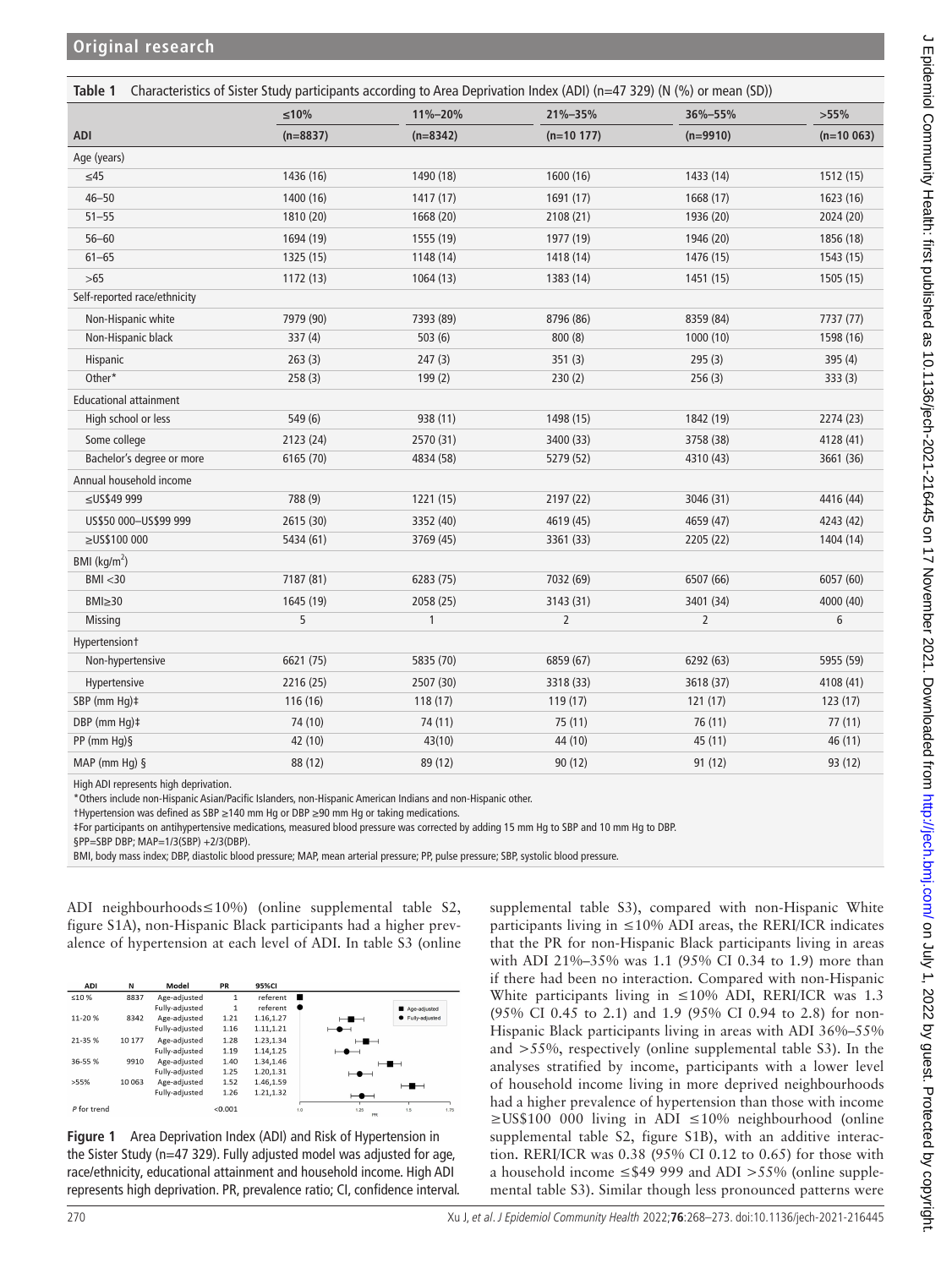



<span id="page-3-0"></span>**Figure 2** Stratified Analysis of the Association Between Area Deprivation Index (ADI) and Hypertension in the Sister Study. PR comparing ADI 55% to ADI ≤10%. Full details in [online supplemental](https://dx.doi.org/10.1136/jech-2021-216445)  [table S1.](https://dx.doi.org/10.1136/jech-2021-216445) Results shown are from fully adjusted models (not including the stratification variable). High ADI represents high deprivation. Race/ ethnicity of others include non-Hispanic Asian/Pacific Islanders, non-Hispanic American Indians and non-Hispanic other. BMI, body mass index; PR, prevalence ratio; CI, confidence interval.

seen for educational attainment [\(online supplemental figure](https://dx.doi.org/10.1136/jech-2021-216445)  [S1C](https://dx.doi.org/10.1136/jech-2021-216445)). The prevalence of hypertension for participants with BMI <30 was higher comparing those with high ADI to those with low ADI ( $P_{\text{trend}} < 0.001$ ), but not so obvious for those with BMI  $\geq$ 30 (*P*<sub>trend</sub>=0.03, *P*<sub>interaction</sub> <0.001 (online supplemental [table S1\)](https://dx.doi.org/10.1136/jech-2021-216445).

[Online supplemental table S4](https://dx.doi.org/10.1136/jech-2021-216445) shows the distribution of physical activity and diet scores in different ADI groups. Participants living in more deprived areas tended to have fewer exercise or sports MET-hours and tended to have lower diet scores representing poorer diet quality. When stratified by physical activity, the PR for hypertension among those living in the most deprived neighbourhoods (ADI>55%) who reported ≥15 exercise/sports MET-hours (PR 1.4; 95% CI 1.29 to 1.51) was substantially lower than that for participants with the lowest level of ADI  $(\leq 10\%)$  but reporting  $<$  s exercise/sports MET-hours per week (PR 1.57, 95% CI 1.45 to 1.71) [\(online supplemental table S2](https://dx.doi.org/10.1136/jech-2021-216445)). In the sensitivity analyses excluding participants who began living at their enrolment residence after 2000, additionally adjusting for DASH diet score, and using the updated definition of hypertension, results were largely unchanged [\(online](https://dx.doi.org/10.1136/jech-2021-216445) 

[supplemental table S5](https://dx.doi.org/10.1136/jech-2021-216445)). We also repeated the analysis in participants who had lived at their current residence for more than 10 years, which would partly capture potential effects of duration of residence, and the results remained the same (data not shown).

In analyses of continuous blood pressure indicators, comparing participants with ADI>55% to those with ADI≤10%, SBP ( $\beta$ =3.5, 95% CI=3.0 to 3.9), DBP ( $\beta$ =1.6; 95% CI=1.3 to 2.0, *P* for trend <0.001), pulse pressure (β=1.8; 95% CI=1.5 to 2.1, *P* for trend <0.001) and mean arterial pressure ( $\beta$ =2.2;95% CI=1.9 to 2.6,  $P_{\text{for trend}}$  <0.001) increased with increasing levels of ADI ([table](#page-3-1) 2). In a sensitivity analysis excluding those on medications, the results were largely unchanged ([online supplemental table](https://dx.doi.org/10.1136/jech-2021-216445) [S6](https://dx.doi.org/10.1136/jech-2021-216445)).

## **DISCUSSION**

In this study, we found that participants living in more deprived neighbourhoods have a higher prevalence of hypertension and higher blood pressure, pulse pressure and mean arterial pressure. This association appeared greater for participants with lower SES and for non-Hispanic Black women. This study corroborates existing evidence by demonstrating that participants living in more deprived neighbourhoods have higher blood pressure and hypertension risk. It also indicates that women with lower individual SES and who self-reported as non-Hispanic Black women may be more likely to be impacted by neighbourhood deprivation.

Recent research has focused on neighbourhood factors, because individual factors seem to be insufficient to fully explain cardiovascular disease risk.<sup>30</sup> Additionally, understanding the effect of neighbourhood factors on health may help formulate policies that could improve the quality of where individuals live and have a positive effect on health.<sup>[14 30](#page-5-10)</sup> Some studies considering only a few neighbourhood indicators suggest that the neighbourhood food environment and the availability of space for physical activities are related to the risk of hypertension.<sup>3132</sup> The neighbourhood environment is a combination of several factors, including environmental exposures such as air pollution, as well as the built environment including quality of housing and public spaces.<sup>[30](#page-5-22)</sup> Several studies have examined the association of neighbourhood factors with blood pressure or hypertension using a more comprehensive index. Some<sup>16 33 34</sup> but not all<sup>[35](#page-5-25)</sup> studies found that residents in a higher SES neighbourhood had lower blood pressure or lower risk of hypertension compared with participants living in lower SES neighbourhoods. Our findings support this link and suggest that participants living in more

<span id="page-3-1"></span>

| Table 2       | Association of Area Deprivation Index (ADI) and blood pressure, pulse pressure and mean arterial pressure in the Sister Study |               |               |               |                       |                |              |                 |              |  |  |
|---------------|-------------------------------------------------------------------------------------------------------------------------------|---------------|---------------|---------------|-----------------------|----------------|--------------|-----------------|--------------|--|--|
|               |                                                                                                                               | SBP (mm Hq) * |               | DBP (mm Hg) * |                       | $PP (mm Hq)$ † |              | $MAP (mm Hq)$ † |              |  |  |
| <b>ADI</b>    | N                                                                                                                             | ß             | 95% CI        |               | 95% CI                | β              | 95% CI       | B               | 95% CI       |  |  |
| $≤10\%$       | 8837                                                                                                                          | $\mathbf{0}$  | Referent      | $\mathbf{0}$  | Referent              | $\mathbf{0}$   | Referent     | $\mathbf{0}$    | Referent     |  |  |
| $11\% - 20\%$ | 8342                                                                                                                          | 1.0           | $0.56$ to 1.5 | 0.44          | 0.13 to 0.75          | 0.59           | 0.30 to 0.89 | 0.64            | 0.29 to 0.98 |  |  |
| 21%-35%       | 10 177                                                                                                                        | 1.6           | 1.2 to 2.1    | 0.74          | $0.44$ to 1.0         | 0.87           | 0.58 to 1.2  | 1.0             | 0.69 to 1.4  |  |  |
| 36%-55%       | 9910                                                                                                                          | 2.3           | 1.8 to 2.8    | 1.2           | 0.87 to 1.5           | 1.1            | 0.83 to 1.4  | 1.6             | 1.2 to 1.9   |  |  |
| $>55\%$       | 10 063                                                                                                                        | 3.5           | 3.0 to 3.9    | 1.6           | $1.3 \text{ to } 2.0$ | 1.8            | 1.5 to 2.1   | 2.2             | 1.9 to 2.6   |  |  |
| P for trend   |                                                                                                                               | < 0.001       |               | < 0.001       |                       | < 0.001        |              | < 0.001         |              |  |  |

Models were adjusted for age, race/ethnicity, annual household income and educational attainment.

\*For participants on antihypertensive medications, measured blood pressure was corrected by adding 15 mm Hg to SBP and 10 mm Hg to DBP.

†PP=SBP DBP; MAP=1/3(SBP) +2/3(DBP).

CI, confidence interval; DBP, diastolic blood pressure; MAP, mean arterial pressure; PP, pulse pressure; PR, prevalence ratio; SBP, systolic blood pressure.

High ADI represents high deprivation.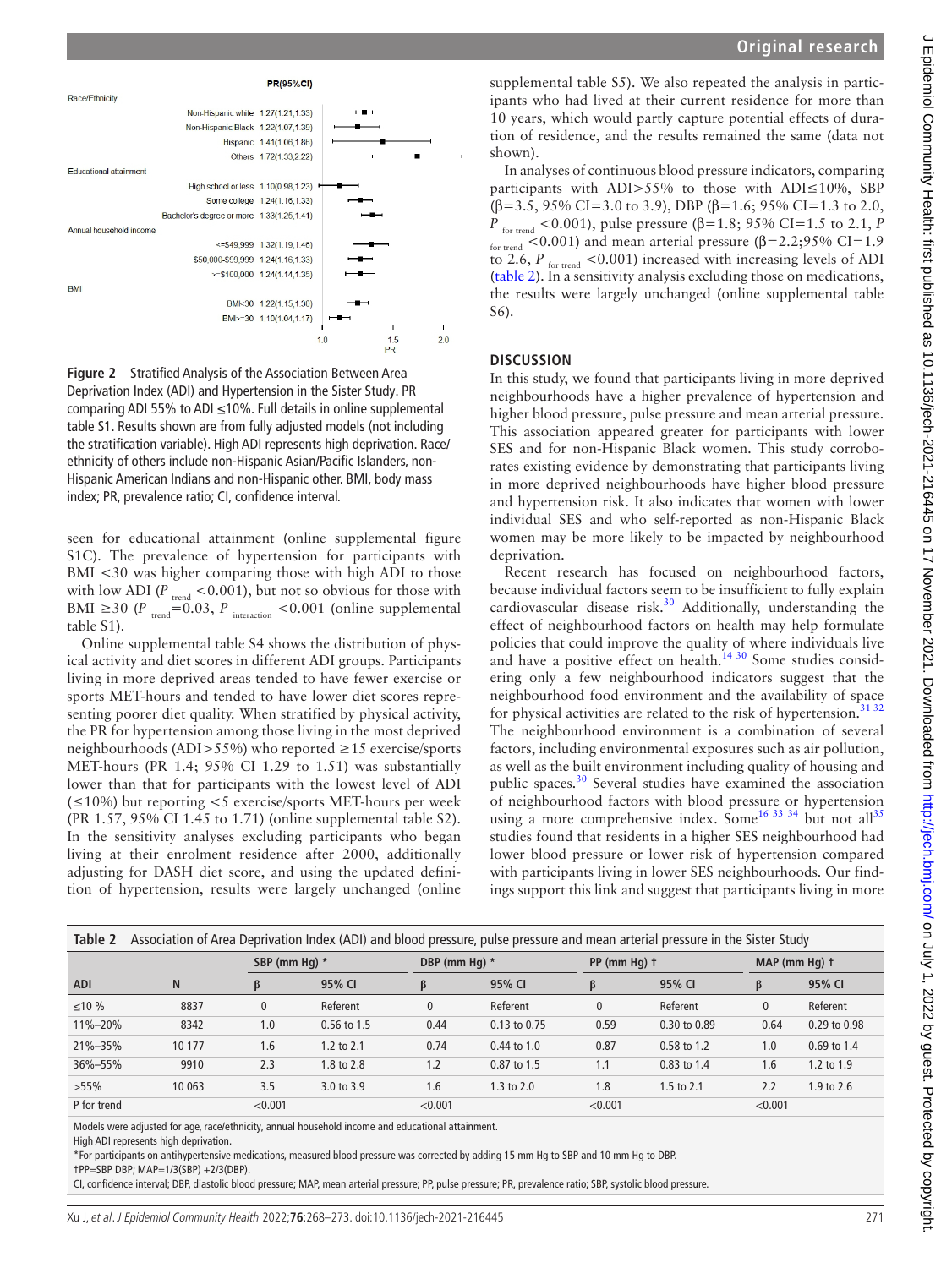deprived neighbourhoods have a higher risk of hypertension and a higher blood pressure even after controlling for individual SES.

We also evaluated associations between neighbourhood SES and pulse pressure along with mean arterial pressure, both of which are important predictors for cardiovascular disease. Elevated mean arterial pressure is a measure of total peripheral resistance; widening pulse pressure represents large artery stiffness.<sup>36</sup> Our finding of widening pulse pressure and elevated mean arterial pressure among participants living in deprived neighbourhoods further suggests that these participants may be at higher risk for cardiovascular disease.

We found that among participants living in the same level of neighbourhood deprivation, those with higher educational attainment and household income had a lower risk of hypertension. Participants with higher individual SES may have more personal resources (eg, social connections), which may dilute the adverse impact of neighbourhood environments.<sup>[30](#page-5-22)</sup> Participants with higher individual SES may live in better locations with better physical activity and food environments within a neighbourhood and may have less exposure to adverse physical environments along with greater options for accessing services and adopting behaviours for optimal health. $37$  Furthermore, among people with lower individual SES, those who live in less deprived areas might benefit from the available resources in their neighbourhood, which could decrease their health risk.<sup>3</sup>

We found evidence of an interaction between having an annual household income of less than US\$50 000 (the lowest household income level in our study) and living in the most deprived neighbourhood, which indicates that people with fewer personal resources may be more adversely affected by factors related to living in deprived neighbourhoods than people living in less deprived neighbourhoods. One reason for this may be that participants with lower individual SES rely more on neighbourhood resources, even though the lack of investment in deprived neighbourhoods leads to fewer resources. $37$  Physical activity is protective for hypertension, and a dose-response relationship between physical activity and risk of hypertension has been reported. $38$  In this study, participants living in the most deprived neighbourhoods with a high level of physical activity had a lower risk of hypertension than those living in the least deprived neighbourhoods with a low level of physical activity. Thus, physical activity may buffer the adverse effect of neighbourhood deprivation on the risk of hypertension.

We found that non-Hispanic Black participants had a much higher risk of hypertension than non-Hispanic White and Hispanic/Latina participants after controlling for individual SES. We also observed an interaction between ADI and race/ethnicity, which indicates that non-Hispanic Black participants are more likely to have hypertension if they live in more deprived neighbourhoods compared with Hispanic/Latina and non-Hispanic White participants. Structural racism may underlie race-based housing segregation, resulting in more persons of colour living in neighbourhoods classified as deprived which in turn leads to inequalities in resources and opportunities across racial/ethnic groups and environmental justice concerns. Race/ethnicity can be thus considered a proxy for social disadvantage caused by racism.<sup>39</sup> Although hypertension prevalence was elevated at all levels of increasing ADI compared with the referent category among non-Hispanic Black participants, we did not observe an increasing trend of association between ADI and prevalence of hypertension. The neighbourhoods where non-Hispanic Black participants live might offer fewer services, so the difference among neighbourhoods with different ADI levels may not be enough to influence the prevalence of hypertension. The

health disparities by race/ethnicity that we observed may be also due to different individual SES across racial groups.<sup>12</sup> For example, compared with White individuals, Black individuals experience institutional racism and receive less income at the same educational attainment and have less wealth at equivalent income levels.<sup>12</sup> After adjusting for individual SES, we still observed health disparities across race/ethnicity. Racism itself has been considered a fundamental cause of disease.<sup>40</sup> The residual disparity we observed after controlling for individual SES measures may reflect other aspects of racism including the consequences of long-term psychological stress related to expe-riencing discrimination in different aspects of life.<sup>[40](#page-5-30)</sup>

A major strength of our study is that at enrolment trained examiners measured blood pressure, height and weight, which allows us to more accurately identify hypertension and obesity. Additionally, our study population is large, allowing for evaluation of strata-specific results and interactions that had not yet been explored.

Our study has limitations. This study used cross-sectional data, so we cannot demonstrate a temporal relationship between living in a deprived neighbourhood and development of hypertension. Participants in this cohort have higher individual  $SES<sup>17</sup>$  $SES<sup>17</sup>$  $SES<sup>17</sup>$ than the US population as a whole which may limit generalisability. Nevertheless, it is noteworthy that we still observe an association between neighbourhood deprivation and hypertension even in this higher SES cohort. The time between the ADI measure (2000) and participants' enrolment (2003–2009) provides an opportunity for exposure misclassification if participants had been living elsewhere in 2000. We used quintile cutpoint-based categories to represent neighbourhood deprivation, which may be less subject to misclassification. We also conducted sensitivity analyses excluding participants who began living at current residence after 2000 and results remained the same.

Our findings suggest that women living in more deprived neighbourhoods may have a higher risk of hypertension, and women with lower individual SES and non-Hispanic Black women may be even more susceptible to hypertension when living in deprived neighbourhoods.

# **What is already known on this subject**

⇒ Many studies have shown that lower individual socioeconomic status is associated with higher risk of hypertension or higher blood pressure, and the prevalence of hypertension varies across races/ethnicities. Less is known about the association between neighbourhood level socioeconomic status and prevalence of hypertension or the interaction between neighbourhood level socioeconomic status and individual characteristics.

## **What this study adds**

⇒ We found that women with lower neighbourhood level socioeconomic status had a higher prevalence of hypertension and higher blood pressure. Women with lower individual socioeconomic status and non-Hispanic Black women living in neighbourhood with lower socioeconomic status may be even more susceptible to hypertension compared with women with a relatively higher individual socioeconomic status or other races/ethnicities.